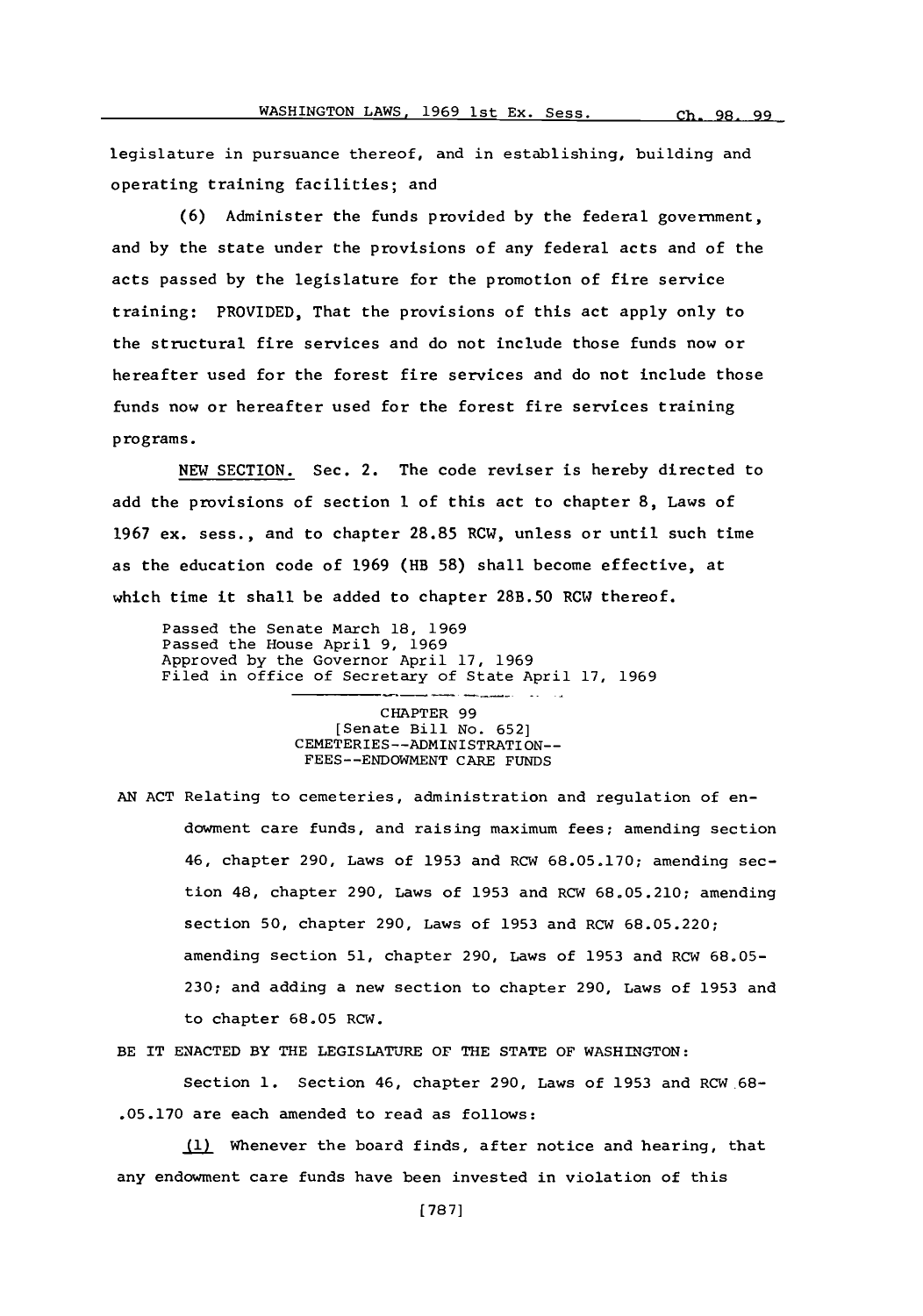**title,** it shall **by** written order mailed to the person or body in charge of the fund require the reinvestment of the funds in conformity with this title within the period specified **by** it which shall be not ((less)) more than ((twe-years-where-the-investment-was-made-prior-to  $June-l1<sub>7</sub>-1953-and-net-lea-len)$  six months ((when-made-after-June  $\frac{11}{7}$ -1953)). Such period may be extended by the board in its discretion.

(2) The board may bring actions for the preservation and protection of endowment care funds in the superior court of the county in which the cemetery is located and the court shall appoint substitute trustees and make any other order which nay be necessary for the preservation, protection and recovery of endowment care funds, whenever a cemetery authority or the trustees of its fund have:

(a) transferred or attempted to transfer any property to, or made any loan from, the endowment care funds for the benefit of the cemetery authority or any director, officer, agent or employee of the cemetery authority or trustee of any endowment care funds; or,

**Mb** failed to reinvest endowment care funds in accordance with a board order issued under subsection one of this amendatory act; or.

(c) invested endowment care funds in violation of this title; or,

(d) taken action or failed to take action to preserve and protect the endowment care funds, evidencing a lack of concern therefor; or,

(e) become financially irresponsible or transferred control of the cemetery authority to any person who, or business entity which, is financially irresponsible; or,

**(f)** is in danger of becoming insolvent or has gone into bankruptcy or, receivership; or,

**Mg** taken any action in violation of Title **68** RCW or failed to take action required **by** Title **68** RCW or has failed to comply with lawful rules, regulations and orders of the board.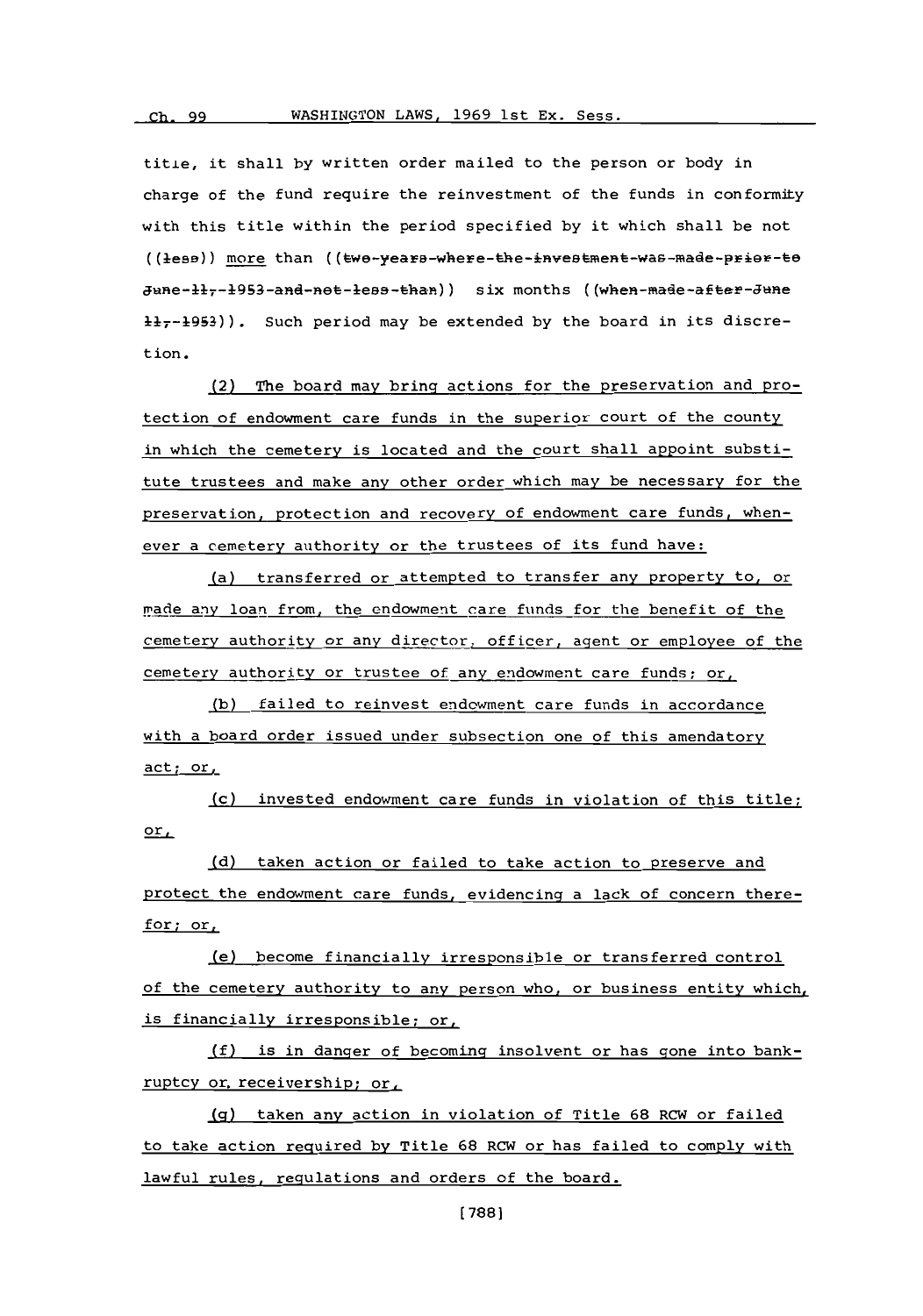**(3)** Whenever the board has reason to believe that endowment care funds are in danger of being lost or dissipated during the time required for notice and hearing, it may immediately apply to the superior court of the county in which the cemetery is located for any order which appears necessary for the preservation and protection of endowment care funds, including, but not limited to, immediate substitutions of trustees.

Sec. 2, Section 48, chapter **290,** Laws of **1953** and RCW **68.05-** .210 are each amended to read as follows:

The board may require such proof as it deems advisable concerning the compliance **by** such applicant to all the laws, rules, regulations, ordinances and orders applicable to it. The board shall also reguire proof that the applicant and its officers and directors are financially responsible, trustworthy and have good personal and business reputations, in order that only cemeteries of permanent benefit to the community in which they are located will be established in this state.

Sec. **3.** Section **50,** chapter **290,** Laws of **1953** and RC-W **68.05-** .220 are each amended to read as follows:

The regulatory charges for cemetery certificates at all periods of the (( $f$ ieeal)) year are the same as provided in this chapter. **All** regulatory charges are payable at the time of the filing of the application and in advance of the issuance of the certificates. **All** certificates shall be issued for the  $($ {fiseal)) year and shall expire at midnight, the thirtieth day of January of each ((fiseal)) year, or at whatever time during any year that ownership or control of any cemetery authority is transferred or sold. Cemetery certificates shall not be transferable. Failure to pay the regulatory charge fixed by the board ((prior-to-January-1,-1954,-and)) prior to the first day **of** February for any ((sueeeedinq)) year automatically shall suspend the certificate of authority. Such certificate may be restored upon payment to the board of the prescribed charges.

Sec. 4. Section **51,** chapter **290,** Laws of **1953** and RCW **68.05-**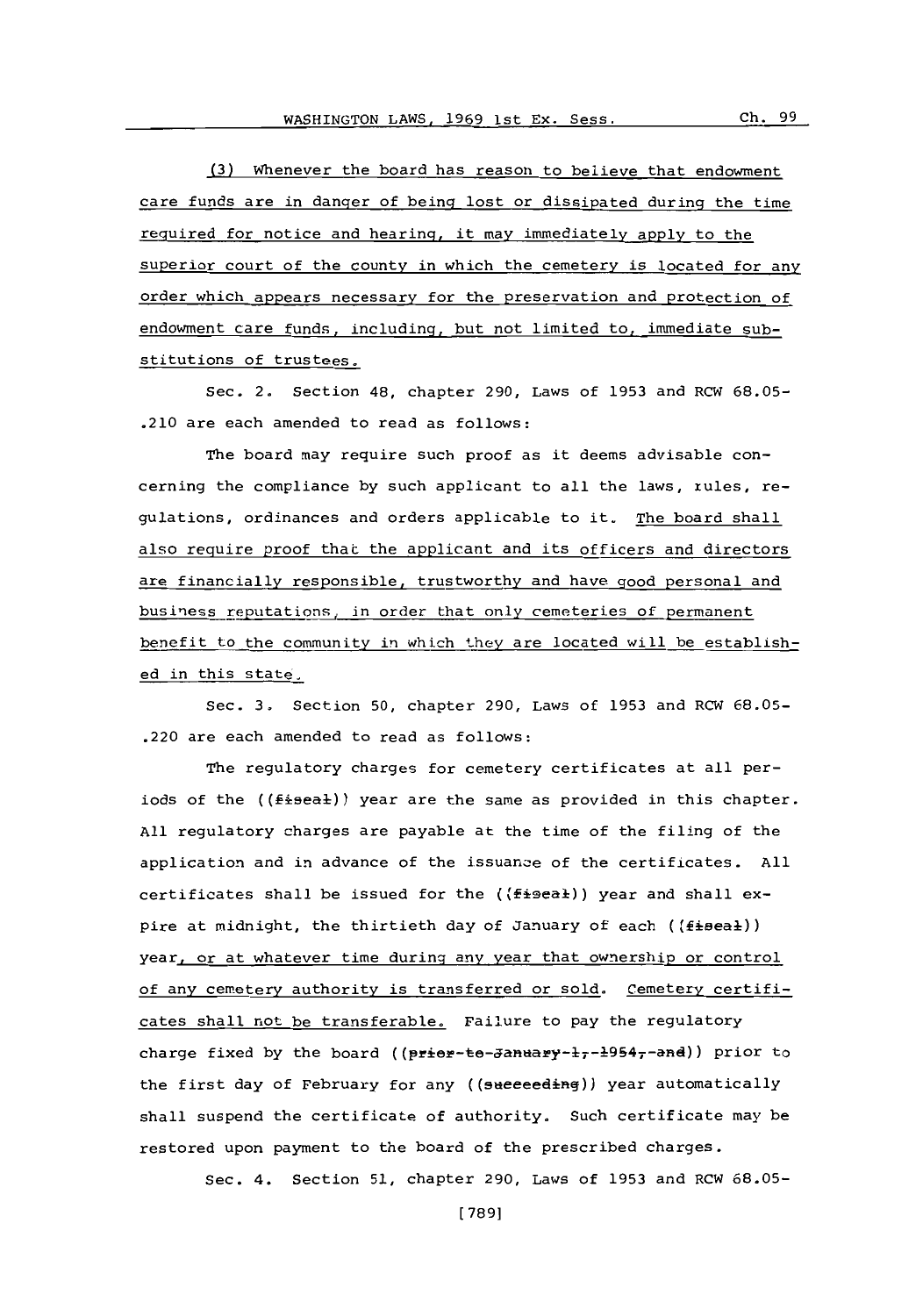**.230** are each amended to read as follows:

Every cemetery authority shall pay for each cemetery operated by it, an annual regulatory charge ((7-net-te-exceed-twenty-five dellars<sub>7</sub>)) to be fixed by the board, based on the number of interments, entombnents and inurnments made during the preceding full calendar year, but not exceeding twenty-five dollars for one hundred or less, **fifty** dollars for one hundred one to three hundred fifty, seventy-five dollars for three hundred fifty-one to seven hundred, one hundred dollars for seven hundred one or more; plus an additional charge of not more than ((fifteen)) fifty cents per interment, entombment and inurnment made during the preceding full calendar year, which charges shall be deposited in the cemetery ((fund)) account. Upon payment of said charges and compliance with the provisions of Title **68** RCW and the lawful orders, rules and regulations of the board, the board will issue a certificate of authority.

**NEW** SECTION. Sec. **5.** There is added to chapter **290,** Laws of **1953** and to chapter **68.05** RCW a new section to read as follows:

Prior to the sale or transfer of ownership or control of any cemetery authority, any person, corporation or other legal entity desiring to acquire such ownership or control shall apply in writing for a new certificate of authority to operate a cemetery and shall comply with all provisions **of** Title **68** RCW relating to applications for, and the basis for granting, an original certificate of authority. The board shall, in addition, enter any order deemed necessary for the protection of all endowment care funds during such transfer. Persons and business entities selling and persons and business entities purchasing ownership or control of a cemetery authority shall each file an endowment care fund report showing the status of said funds immediately before and immediately after such transfer on a written report form prescribed **by** the board. Failure to comply with this section shall be a gross misdemeanor and any sale or transfer

**[ 7901**